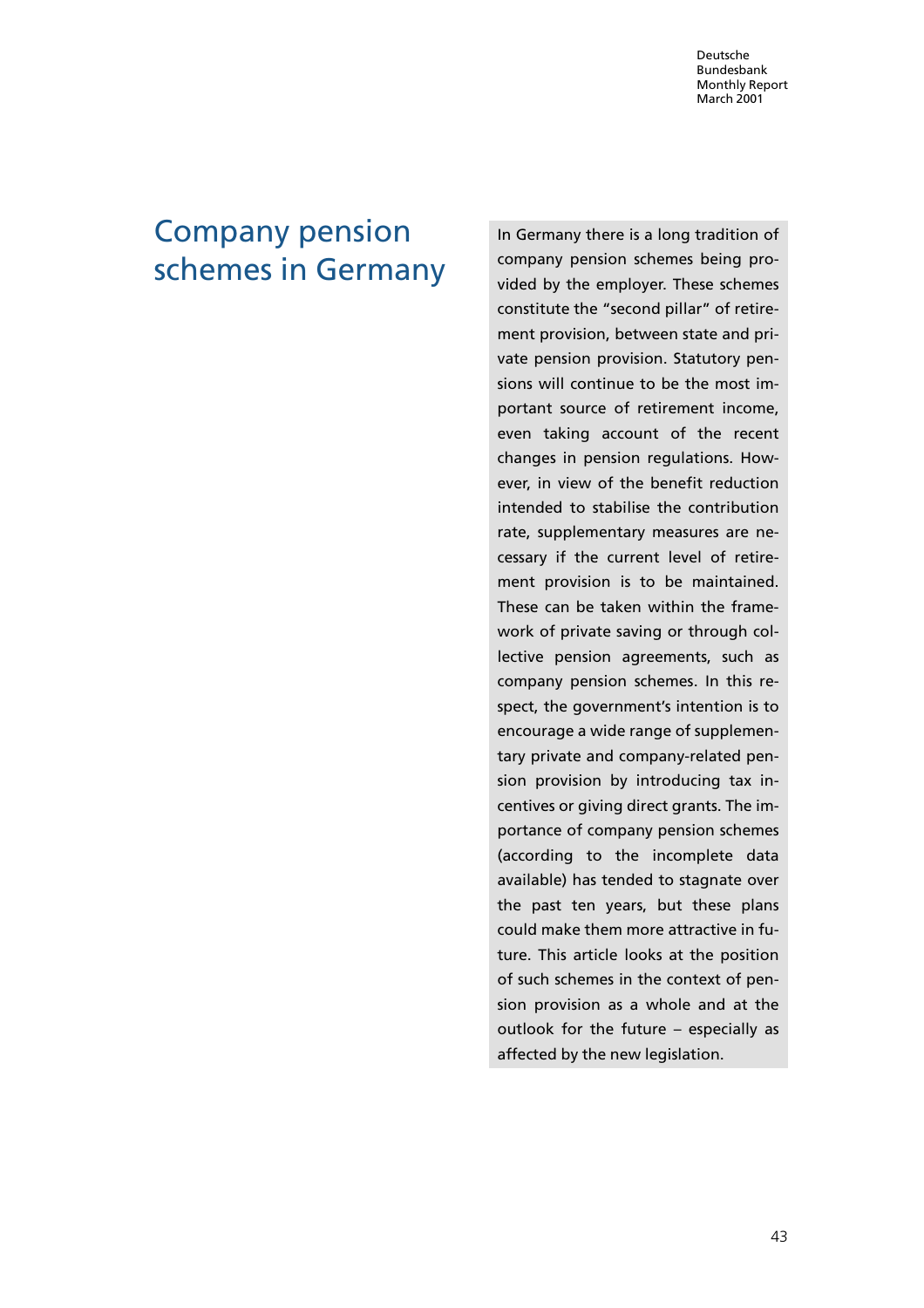# Company pension schemes in the overall system of retirement provision

The three pillars of retirement provision

In industrial countries the overall system of retirement provision rests typically on three pillars. The main pillar is a state system, the aim of which is simply to provide a basic pension or to ensure that a certain standard of living is maintained. To differing degrees from one country to another, interpersonal redistribution effects also have a bearing on state pension provision. State systems are generally financed on a pay-as-you-go basis through taxes or compulsory contributions. In Germany both statutory pension insurance and social assistance must be seen as part of this basic system. The second pillar acts as a more far-reaching standard of living safeguard with no additional redistribution tasks. As a rule, this pillar is formed by company-based collective security systems, which can be either compulsory or voluntary.<sup>1</sup> The third pillar is that of voluntary private retirement provision, which is intended to satisfy special pension preferences. The second and third pillars are mainly funded.

The second and third pillars are becoming more important

The recent reform of statutory pension provision in Germany reduces the level of its future benefits, with the result that it is less able than previously to fully safeguard people's standard of living. The government has taken this as a springboard for necessary action. In order to close the foreseeable "provision gaps", both supplementary company and private pension provision is to be encouraged by tax concessions or direct grants. It will not, however, be compulsory to take out supplementary pension provision.

# Structure of company pension schemes in Germany

Types of company pension scheme

Financing

The Act to Improve Company Pension Schemes, otherwise known as the Occupational Pensions Act (Betriebsrentengesetz), was passed in 1974 with the aim of regulating company pension provision. It contains provisions for all types of pension scheme, whether they are organised in-house (company-based pension schemes or benefit funds) or externally (direct insurance, staff pension insurance (Pensionskassen) or, in future, pension funds). (For details see the overview on page 45.) The provisions of the Act mainly relate to financing, non-forfeitability periods, liability, the type of commitment and the adjustment of benefits.

Until 1998 the employer had sole responsibility for financing company-based pension schemes, social benefits which may be voluntary or contractual. The 1999 Pension Reform Act (Rentenreformgesetz) made legal provision for employees to have contributions deducted from their gross pay and paid into a pension scheme. Employees may allocate portions of their current or future compensation to building up a company pension entitlement. The Bill promoting private pension plans (Altersvermögensgesetz) currently in the Mediation Committee between the Bundestag and Bundesrat (lower and upper houses in the German Parliament) provides, as a further development, for employees to be entitled to make such allocations from

<sup>1</sup> In Germany civil service pensions, which may be considered to be a combination of the first and second pillars, occupy a special position.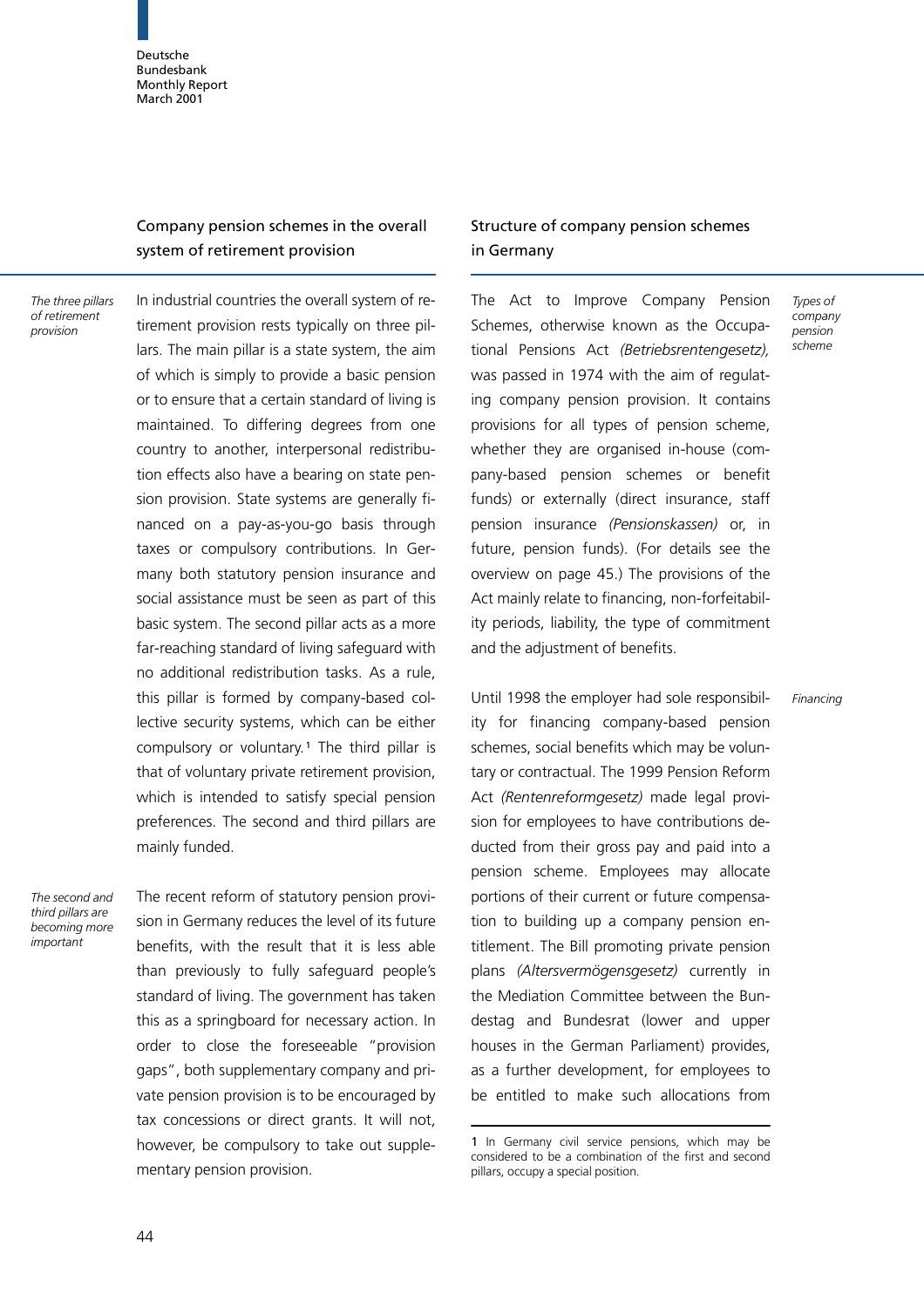### Types of company pension scheme in Germany

# Company-based pension schemes with provisions for **pensions (Direktzusage)**<br>In the case of company-based schemes, the employer en-

ters into a contractual commitment to pay the employee a pension. The scheme is financed by the employer or through deductions from the employee's gross pay. The employer must build up pension provisions based on actuarial calculations to cover the pension commitment. These provisions are recognised for tax purposes. There is an outflow of liquidity in the disbursement phase only. There are no rules governing investment or statutory supervision. As there are no restrictions imposed on investment decisions, it is also possible for resources to be invested in an external investment fund. In the event of insolvency, benefits are safeguarded by the Pension Guarantee Fund (Pensionssicherungsverein auf Gegenseitigkeit, PSV). In the pension build-up phase no wage tax is levied and the company pension is liable to tax.

#### Benefit funds (Unterstützungskassen)

Benefit funds are legally autonomous pension funds. They can be operated by one or more enterprises, which must allocate resources to them to ensure that they are able to pay. The enterprise itself may decide on the level of contributions and the time frame in which they are made. Employees have no legal entitlement to benefits from the benefit funds. However, they may generally claim against the enterprise. Should the company become insolvent, the promised benefits are safeguarded by the Pension Guarantee Fund (PSV). Benefit funds are not subject to supervision and are not required to comply with any investment criteria.

As social welfare institutions, benefit funds are exempt from corporation tax and trade tax. Resources allocated by the enterprise concerned are not subject to wage tax, while the subsequent pension is. Allocations made by the enterprise operating the fund before the pension becomes payable are only recognised for tax purposes until financial assets have been built up which, in addition to the capital cover for current benefits, are at least equivalent to two average annual pension disbursements for each person entitled to a pension from the fund (deduction constraints pursuant to section 4d of the Income Tax Act). As a rule, this does not achieve full funding of subsequent benefits. By contrast, "reinsured" benefit funds take out life insurance policies for those eligible for a pension. The premiums can be assumed by the enterprises operating the fund, thund, thus virtually eliminating deduction const

#### Direct insurance (Direktversicherung)

In this type of pension scheme the company, as the insurance policy holder, takes out an individual or group life in-surance policy in favour of its employees. Life insurance companies are subject to government insurance supervision. The benefit risk is assumed by the insurance company. Contributions are basically subject to wage tax. Pursuant to section 40b of the Income Tax Act, a flat tax rate of 20% (plus solidarity surcharge and, as appropriate, church tax) may be applied up to a ceiling of DM 3,408 a year. Up to this ceiling contributions are also exempt from social secur-ity contributions. If contributions are transferred directly from the employee's wages, exemption from social security contributions will continue to apply until the end of 2008 only. Disbursements are tax free; if they take the form of an annuity, they are subject to taxation of the earnings portion.

#### Staff pension insurance (Pensionskassen)

Staff pension insurance (Pensionskassen) comprises legally autonomous pension funds, which may be operated by one or more enterprises. These pay contributions to the staff pension insurance, which funds the pension benefits

Deutsche Bundesbank

later paid to the employees. Staff pension insurance schemes guarantee legal entitlement to their benefits and are monitored by the Insurance Supervisory Office; for capitalisation and investment purposes they are subject to the provisions of the Act on the Supervision of Insurance Enterprises (Versicherungsaufsichtsgesetz).

As social welfare institutions, staff pension insurance schemes are basically exempt from corporation tax and trade tax. Contributions by the employer to the scheme are basically considered to be part of the employee's compensation package and therefore subject to wage tax. As in the case of direct insurance, it is possible, pursuant to section 40b of the Income Tax Act, to pay tax at a flat rate and to claim exemption from social security contributions (only until the end of 2008 if contributions are deducted directly from the employee's wages). Repayments are also tax-exempt or can take the form of an annuity, with only the earnings portion being liable for tax.

Furthermore, pursuant to section 3 number 63 of the Income Tax Act, tax exemption of contributions may be claimed up to 4% of the income threshold for assessing contributions to the statutory pension scheme. In this case, too, expenditure is not subject to social security contributions; however, if contributions are deducted directly from the employee's wages, this applies only until 2008. Old-age pension benefits are then fully liable to income tax as other income within the meaning of section 22 number 5 of the Income Tax Act.

#### Pension funds (Pensionsfonds)

The Bill promoting private pension plans (Altersvermögensgesetz) provides for pension funds as an additional type of pension provision in section 112 of the Act on the Supervision of Insurance Enterprises. Pursuant to this Act, pension funds are legally autonomous institutions which operate a funded company pension scheme on behalf of the employer in return for the payment of contributions.

In the same way as staff pension insurance and direct insurance, pension funds guarantee entitlement and are subject to regulation by the Insurance Supervisory Office. The difference is to lie in greater flexibility with regard to capital investment. More precise details are, however, subject to authorisation being given by the government or the Fed-eral Ministry of Finance. Pension funds are intended to be an instrument which complies with the proposal presented by the European Commission for a pension fund directive (COM (2000) 507 final, 2000/0260 (COD)).

The tax advantage is derived from the possibility, pursuant to section 3 number 63 of the Income Tax Act, of exempting up to 4% of the income threshold for assessing contributions from tax and social security contributions (if contributions are deducted directly from the employee's wages, exemption from social security contributions applies only until 2008). Subsequent pension disbursements will then be fully liable to tax.

# Promotion of supplementary pension provision pursuant to section 10a of the Income Tax Act

If contributions to direct insurance, a staff pension insurance scheme or a pension fund are made from employees' private taxable and "contributed" compensation, they can also claim the special tax allowance or the premium bonus pursuant to section 10a of the Income Tax Act. The maximum concessions are staggered. In 2002 the special tax allowance begins at 1% of the income threshold for assessing contributions to the statutory pension scheme and only reaches the 4% maximum in 2008. Subsequent pension disbursements are then fully liable to tax.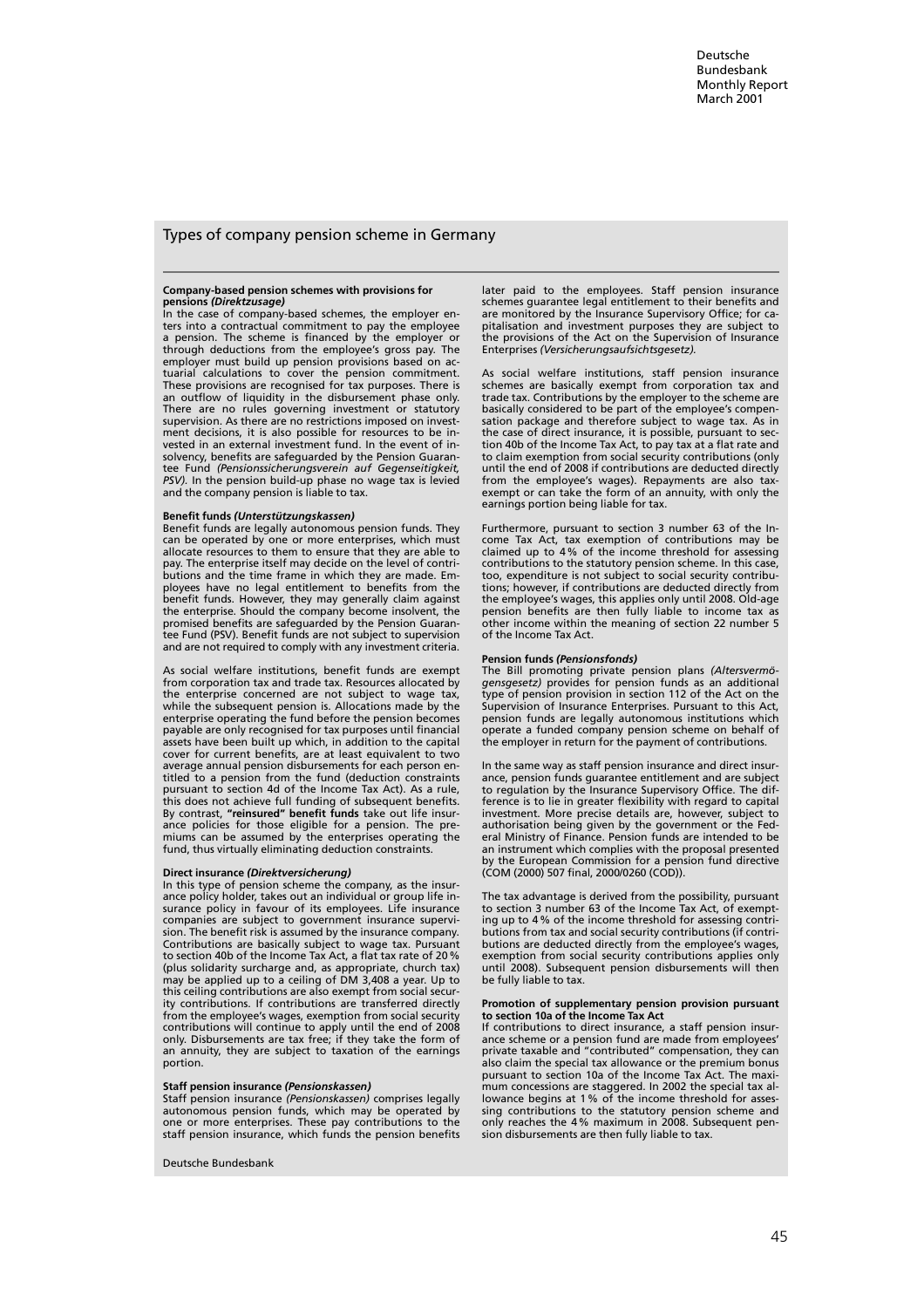their compensation. Irrespective of the source of the payment, in economics terms both the employer and the employee see company pension commitments quite simply as part of the compensation package.

Nonforfeitability

Insolvency protection Up to the present time, employees who transferred to another company did not forfeit their pension entitlement if they were at least 35 years of age and the pension commitment had existed for at least ten years. If the person concerned had already worked for the company for twelve years, a commitment of at least three years was sufficient. The pension reform aims at reducing these periods. Eligibility is to be non-forfeitable from the age of 30 if the commitment has lasted for at least five years.

Direct insurance schemes, staff pension insurance (Pensionskassen) and, in future, pension funds are monitored by the Insurance Supervisory Office and, in particular, must comply with the special investment regulations. However, there is no such protection of pension claims for company-based pension schemes and benefit funds. In 1975, therefore, the Pension Guarantee Fund was established to provide compulsory reinsurance for companies which have opted for these types of company pension scheme. The Pension Guarantee Fund quarantees company pension entitlement if the enterprise operating the scheme becomes insolvent. Member firms finance the Fund on a pay-as-you-go basis (see the table on page 47).

Types of benefit commitment

Company pension entitlement can be designed as a commitment to provide a defined

benefit or simply as an obligation to make regular contributions. In the defined-benefit pensions that have so far been predominant in Germany, contributions are fixed or graded according to length of service or based on a portion of the beneficiary's compensation. Both types vary in terms of the risk inherent in the calculations for the employer, which is lower if the commitment is a fixed sum. By contrast, employers are likely to find payrelated commitments more advantageous as they increase employee incentive. A further type of defined benefit is an overall pension commitment, in which the level of benefit includes the statutory pension. However, the employer runs a considerable risk in this case because every reduction in statutory pension benefits must be offset by increasing the company pension. The most important example of this kind of commitment is the supplementary pension scheme in the German public sector.

The Occupational Pensions Act also contains minimum regulations for the adjustment of current pension benefits. The adjustment rules were previously vague and were broadly interpreted in case law in favour of the person entitled to the benefit; the wording of the 1999 Pension Reform Act is more precise. It states that company pensions must be increased once every three years by at least the inflation rate<sup>2</sup> or by the growth in net wages in comparable groups of employees within the company concerned. An adjustment can

**Adjustment** regulations

<sup>2</sup> In section 16 (2) 1 of the Occupational Pensions Act reference is made to the consumer price index for fourmember households of wage and salary earners with an average income.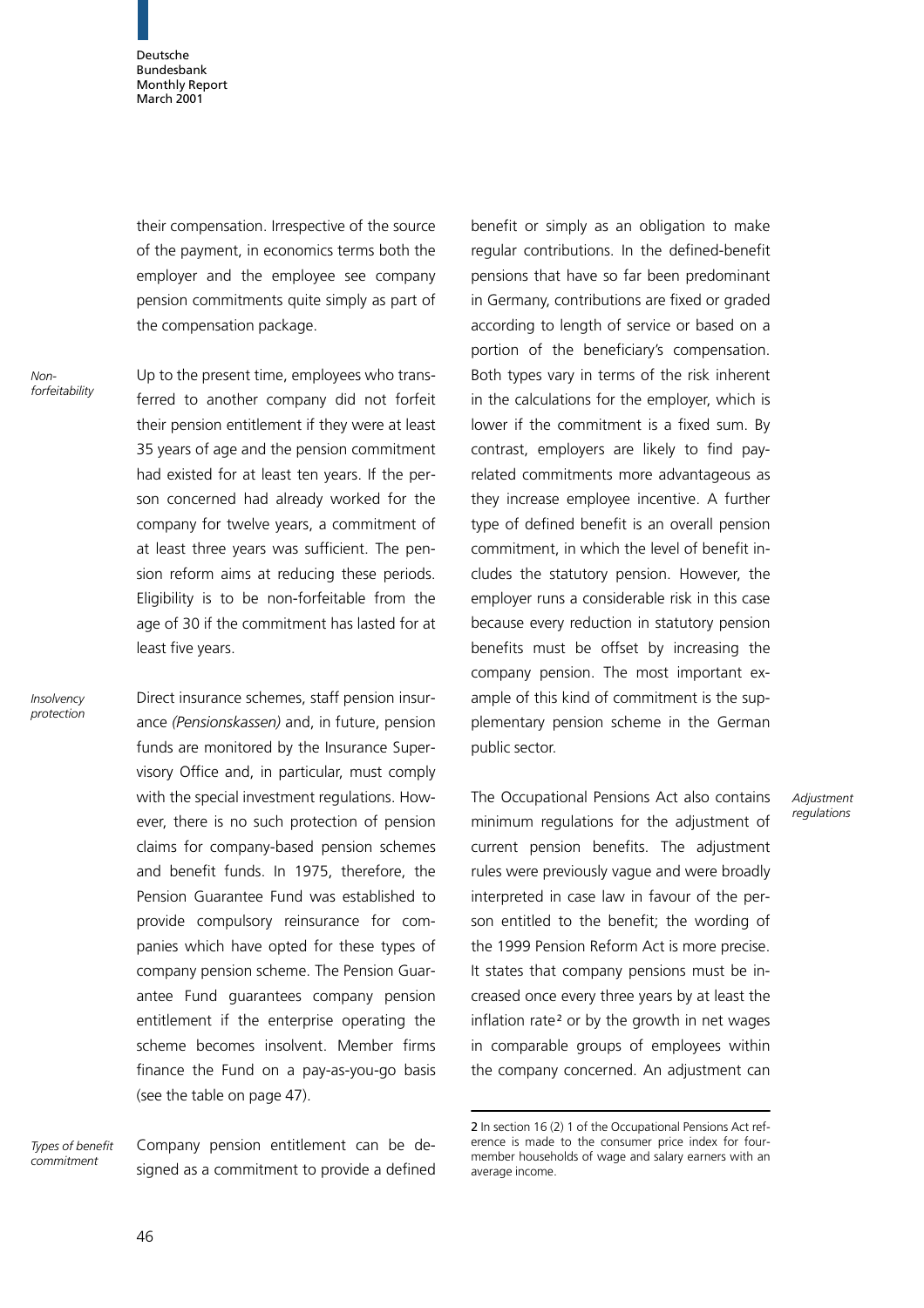| The Pension Guarantee Fund - key data |  |  |  |
|---------------------------------------|--|--|--|
|---------------------------------------|--|--|--|

|      | <b>Member firms</b> | Contribution<br>rate 1 | Cases of avail-<br>Volume of<br>claims<br> ment |            | Newly regis-<br>tered em-<br>ployees <sub>2</sub> |  |
|------|---------------------|------------------------|-------------------------------------------------|------------|---------------------------------------------------|--|
|      | Number at the       |                        |                                                 |            |                                                   |  |
| Year | end of the year     | $\frac{9}{60}$         | Number                                          | DM million | Number                                            |  |
| 1975 | 31,045              | 1.5                    | 249                                             | 75         | 12,350                                            |  |
| 1980 | 32,547              | 1.4                    | 161                                             | 171        | 13,864                                            |  |
| 1985 | 34,662              | 1.4                    | 366                                             | 380        | 17,207                                            |  |
| 1990 | 36,712              | 0.3                    | 158                                             | 333        | 13,564                                            |  |
| 1991 | 37,282              | 0.9                    | 162                                             | 394        | 12,520                                            |  |
| 1992 | 37,758              | 0.8                    | 207                                             | 424        | 21,679                                            |  |
| 1993 | 38,115              | 3.1                    | 328                                             | 1,377      | 62,179                                            |  |
| 1994 | 38,179              | 2.3                    | 348                                             | 832        | 39,920                                            |  |
| 1995 | 38,573              | 2.6                    | 386                                             | 957        | 34,867                                            |  |
| 1996 | 39,045              | 2.8                    | 404                                             | 1,417      | 71,622                                            |  |
| 1997 | 39,233              | 2.7                    | 406                                             | 827        | 27,825                                            |  |
| 1998 | 39,737              | 1.2                    | 379                                             | 758        | 27,152                                            |  |
| 1999 | 39,774              | 2.8                    | 347                                             | 1,194      | 45,575                                            |  |

Source: Pension Guarantee Fund (Pensionssicherungsverein), Report for 1999. — 1 The income threshold for assessing contributions is the amount of the provisions or the capital cover of the benefit fund plus a blanket estimate of pension entitlements calculated at 20 times the employer's eligible annual allocations for income tax

purposes (section 10 number 3 of the Occupational Pensions Act (Betriebsrentengesetz). - 2 Newly registered pension recipients and employees with vested pension rights, whose company pensions must be paid in full or in part by the Pension Guarantee Fund.

Deutsche Bundesbank

generally be deferred if the company's financial situation so requires. The obligation derived from case law to make catch-up adjustments has been rescinded. Instead of this ruling, since 1999 it has been permissible for the employer to make an advance commitment to increase the subsequent pension by 1% a year.<sup>3</sup>

# Economic motives behind company pension provision

Significance for corporate financing

As employer-financed company pension provision continues to be a voluntary or contractual benefit, what economic considerations lie behind the decision to set up a company pension scheme? For the employer it is particularly important for a company pension commitment to represent business expenditure which is, as such, tax deductible, with disbursement only taking place later. In the case of company-based schemes which rely on provisions for pensions, the provisions may now be used for corporate financing purposes. In economic terms, they represent long-term lending resulting from the contributions to the pension scheme that are deducted from employees' wages; for tax purposes, an interest rate of 6% is imputed, this being based on the assumed rate of interest applicable to the building-up of pension pro-

<sup>3</sup> In the case of staff pension insurance schemes or direct insurance, it is sufficient for the enterprise to use all profit shares to increase the pension.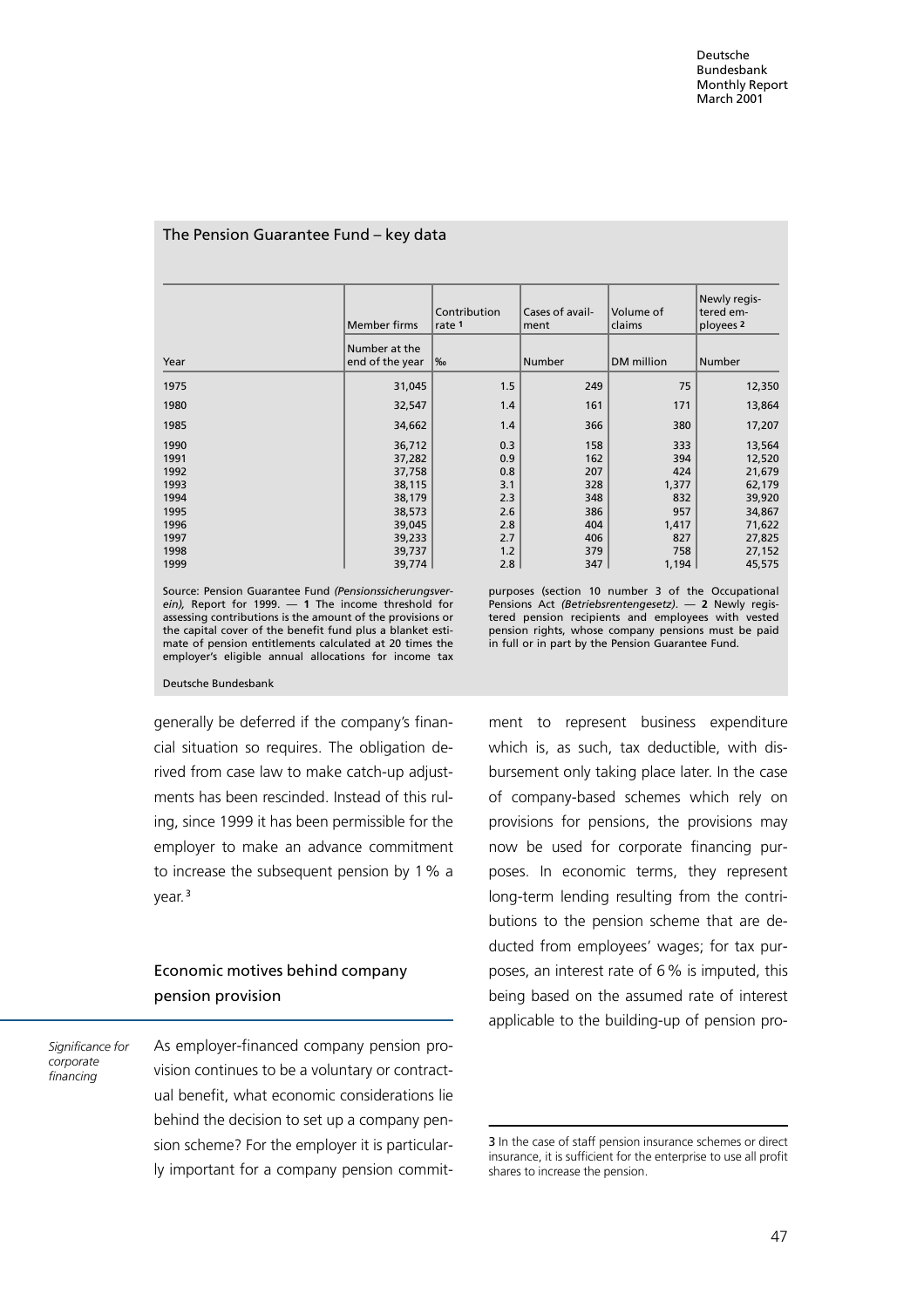## Taxation of inflows or outflows

From the point of view of the taxpayer, the advantages of taxing outflows can be demonstrated as follows. A capital contribution C achieves a yield at interest rate r, with tax rate  $t_e$  during the employment phase and  $t_a$ during retirement. If outflows are taxed, the capital stock including the accumulated interest income is taxed in the disbursement phase. Net disbursements  $P_0$ are thus

 $P_o = C(1+r)(1-t_a)$ .

If inflows are taxed, the capital contribution is smaller, as it has to be raised from the taxed income. The interest income is also subject to personal income tax in the disbursement phase. The repayment of the capital stock built up from taxed income is, by contrast, tax exempt, resulting in the following overall lower net disbursement Pi:

 $P_i = C(1-t_e)[1+r(1-t_a)] = C[1+r(1-t_a)](1-t_e)$ 

Taxation of outflows has an additional advantage if the tax scale is progressive and tax rate  $t_a$  is lower in retirement than tax rate  $t_e$  during the employment phase.

Deutsche Bundesbank

visions. <sup>4</sup> Transfers to company-owned benefit funds are also available as a safe source of internal financing.

Company loyalty

Company pension commitments are likely to cut staff turnover costs and to encourage staff loyalty, which is particularly important with regard to more highly qualified employees. If the non-forfeitability periods are long and the pension entitlement is designed to increase progressively in line with length of service, company pension schemes can become something of a "gilded cage".<sup>5</sup> This would seem to be somewhat at odds with macroeconomic mobility requirements.

Government support for contribution payments

Advantages in terms of tax and social security contributions also make company pension schemes attractive. These advantages vary ac-

cording to the type of pension scheme and further variants are included in the Bill promoting private pension plans. Uppermost is the tax exemption of contributions, followed, however, by taxation of company pensions. Overall, this principle of taxing outflows has advantages for the taxpayer (see the adjacent overview). The exemption of social security contributions is also a significant factor, especially if the benefit entitlement which is thus acquired is not dependent on the level of contributions paid, as is the case for nursing insurance and, to a large extent, for health insurance, too. Neither is there a 100% guarantee in unemployment insurance and pension insurance schemes that contributions will be matched. If and to the extent to which social security contributions can be considered to be taxes (because there is no prospect of corresponding return payments) exempting income from social security contributions can be seen asan economic bonus.

In addition, there may be cost advantages compared with private pension provision. Owing to lower commission and administrative costs, collective agreements normally imply a reduction in costs, but they do restrict the individual's freedom to select investment opportunities according to his/her own preferences. The real decisive factor is not the

Cost advantages over private pension plans

<sup>4</sup> The financial advantage is derived from a comparison with the relevant alternative interest rate, which fluctuates considerably over time and has decreased markedly since 1982, when the assumed rate of interest was raised to its present level.

<sup>5</sup> See Schnabel, Claus and Joachim Wagner, Betriebliche Altersversorgung: Verbreitung, Bestimmungsgründe und Auswirkungen auf die Personalfluktuation, Arbeitsbericht No. 209, University of Lüneburg, Faculty of Economics and Social Sciences, February 1999.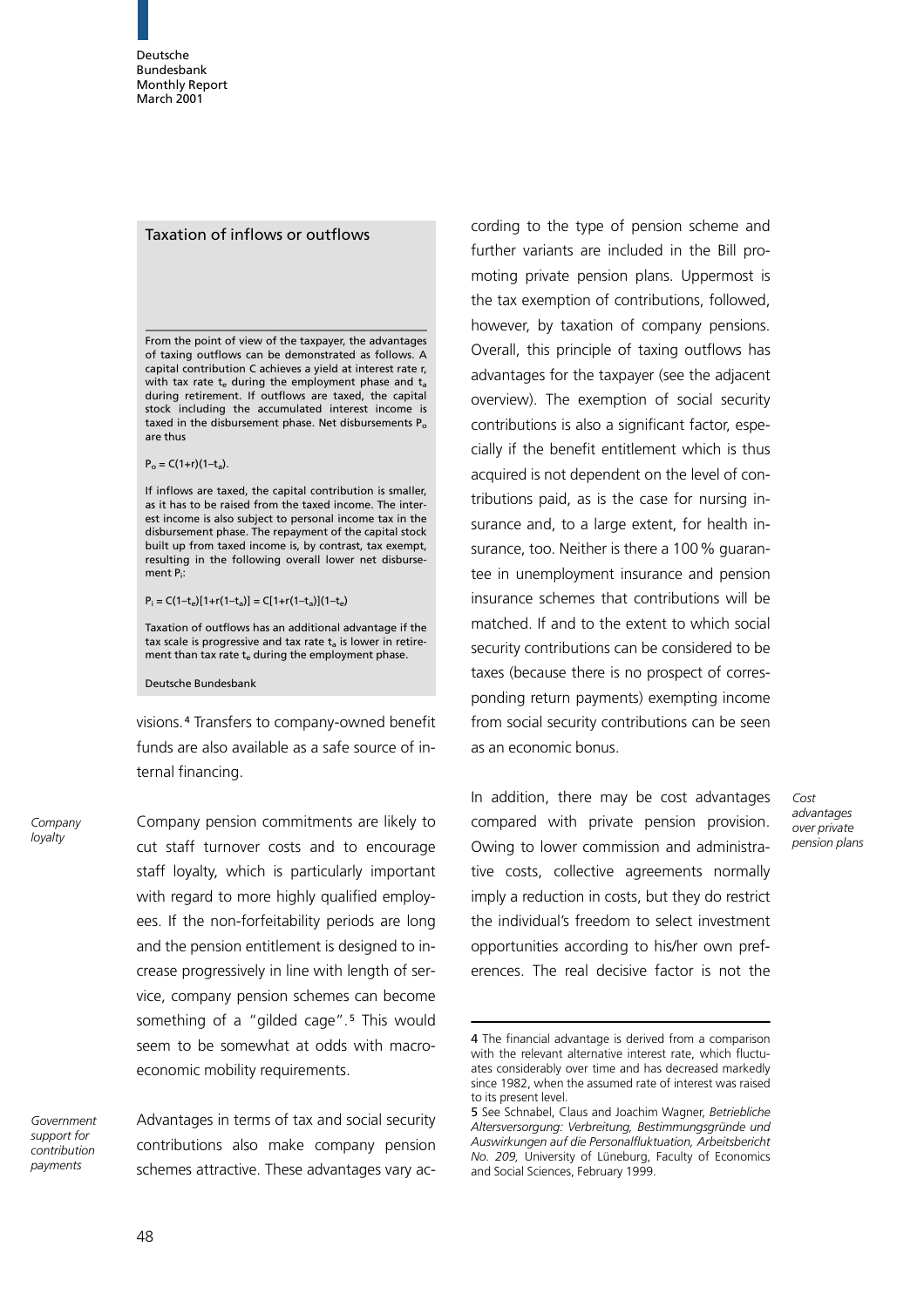costs but the expected total yield of the pension scheme.

### Development and spread

Incomplete data ...

... make it difficult to answer important questions

Spread

Data on company pension provision in Germany are incomplete. Nor are they collected on a regular, comprehensive basis.<sup>6</sup> Sampling, surveys and estimations of partial aspects merely serve to paint a broad picture of the spread and significance of company pension schemes. This is all the more regrettable as company pension provision is a vital key in terms of economic and socio-political issues. This includes the bearing of company pensions on income during retirement, expenditure as a share of labour costs and the role of company pension schemes in corporate financing and macroeconomic capital formation. In addition, it should be noted that the preferential treatment of company pension schemes in terms of tax and social security contributions places a burden on public sector budgets.

The Ifo surveys carried out at three-year intervals convey an impression of how widespread company pension schemes are. These surveys are, however, limited to the manufacturing and trade sectors and do not take account of the increasingly important services sector.<sup>7</sup> According to the last survey, conducted in 1999, 68% of all manufacturing enterprises in western Germany had a company pension scheme. Of employees in this sector, 64% were entitled to a company pension. In eastern Germany the spread in manufacturing (45% of enterprises and 16% of employees) was significantly lower. In contrast to manufacturing, company pension provision in the trade sector is considerably less developed. In the old Länder the portion of enterprises in this sector with a company pension scheme was only 32%, with no major changes having taken place since 1984. In eastern Germany, however, relatively more wholesale and retail trade enterprises (43%) offer a company pension scheme. This could be due to the fact that trading companies in the new Länder are relatively frequently set up as private limited companies(GmbH); in such companies it is common for there to be a company pension for management staff. This would also explain the fact that the proportion of employees entitled to a company pension in the east German wholesale and retail trade sector is, at 20%, still lower than in western Germany (28%).

The most important type of company pension provision is likely to continue to be the company-based scheme. The last extensive sampling by the Federal Statistical Office is, however, not very up-to-date. It relates to western Germany in 1990.<sup>8</sup> According to the data collected, 46% of all employees across all parts of the private sector were in a pension scheme. Of the total figure for employees benefiting, 54% were in a company-based

Types of company pension scheme

<sup>6</sup> For instance, the most recent detailed comprehensive sample survey carried out by the Federal Statistical Office relates to 1990.

<sup>7</sup> See Ruppert, Wolfgang, Betriebliche Altersversorgung – the eighth research initiative with regard to the situation and development of company pension schemes carried out on behalf of the Federal Ministry of Labour and Social Affairs, Ifo, February 2000.

<sup>8</sup> See Federal Statistical Office, Subject-Matter Series 16, Series 6.2, data on the type and extent of company pension schemes, second collection as at December 31, 1990, 1995.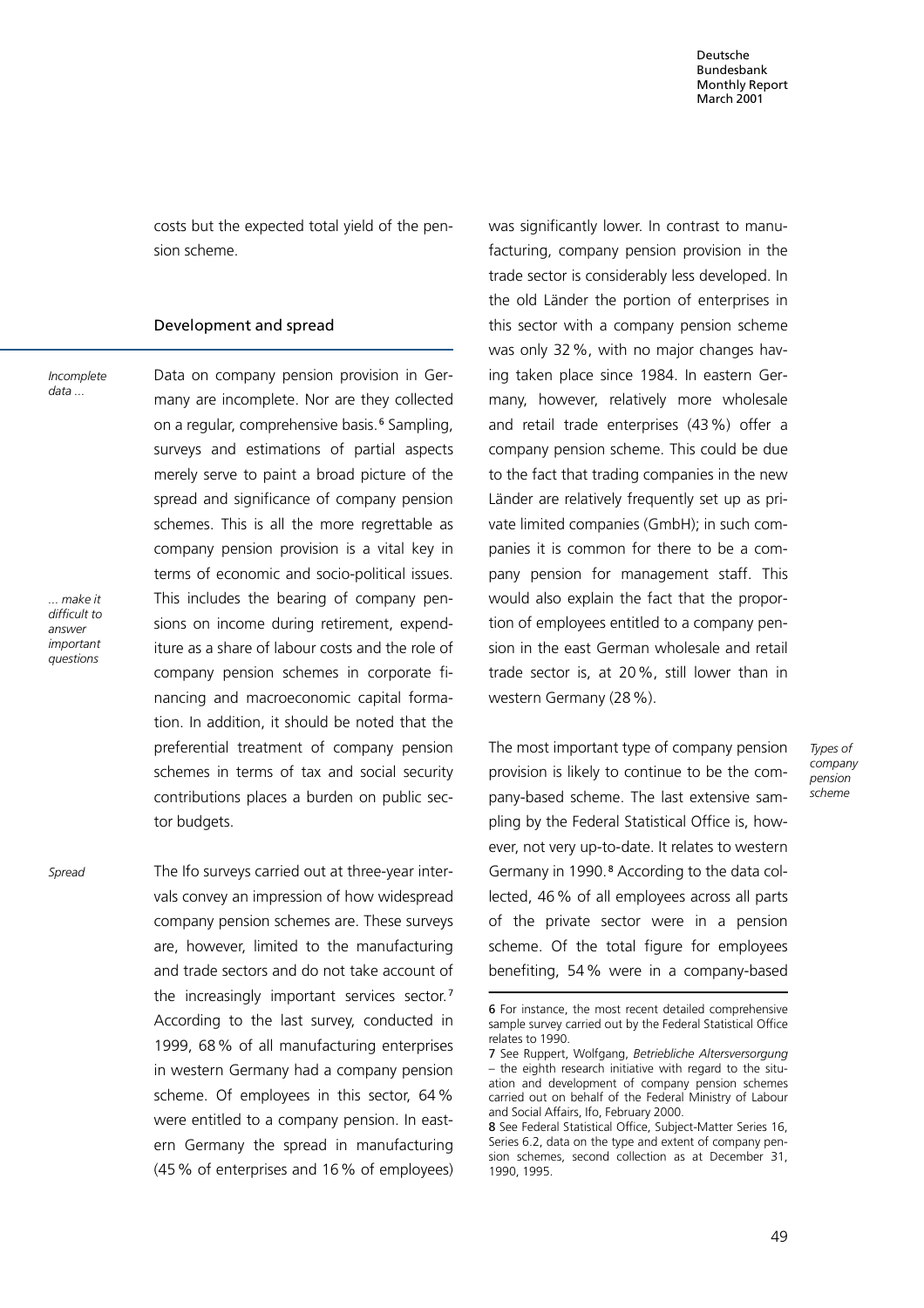

scheme. Trailing well behind came staff pension insurance (19%), direct insurance (14%) and benefit funds (13%). According to the size of the enterprise measured by the number of employees, it became apparent that, as types of company pensions provision, company-based pension schemes and benefit funds were more widespread in large companies, while staff pension insurance and direct insurance were more common in smaller enterprises.

Size of company pensions

As a source of income intended to supplement statutory pension provision, company pensions in the private sector are very unevenly distributed (see the table on page 51). According to a survey on pension provision in Germany,<sup>9</sup> in western Germany in 1995 1.4 million men and 0.5 million women aged 55 and over were paid a company pension. The average amount of DM 663 a month for men – measured on the "net standard pension"<sup>10</sup> of DM 1,933 a month  $-$  was quite considerable. The average company pension for a woman was, however, only DM 318. Moreover, the average figures are not very meaningful because the vast majority of people had far lower company pensions. For 68% of men these were less than DM 500, while 57% of women were drawing a pension of less than DM 200. Marked differences can also be seen according to the last position held. In 1995 the average monthly company

<sup>9</sup> See Infratest Burke Social Research: Alterssicherung in Deutschland 1995 (ASID '95). The income of persons and married couples aged 55 and over, research project commissioned by the Federal Ministry of Labour and Social Affairs, 1998.

<sup>10</sup> The pension of an average wage or salary earner who has paid into the statutory pension scheme for 45 years.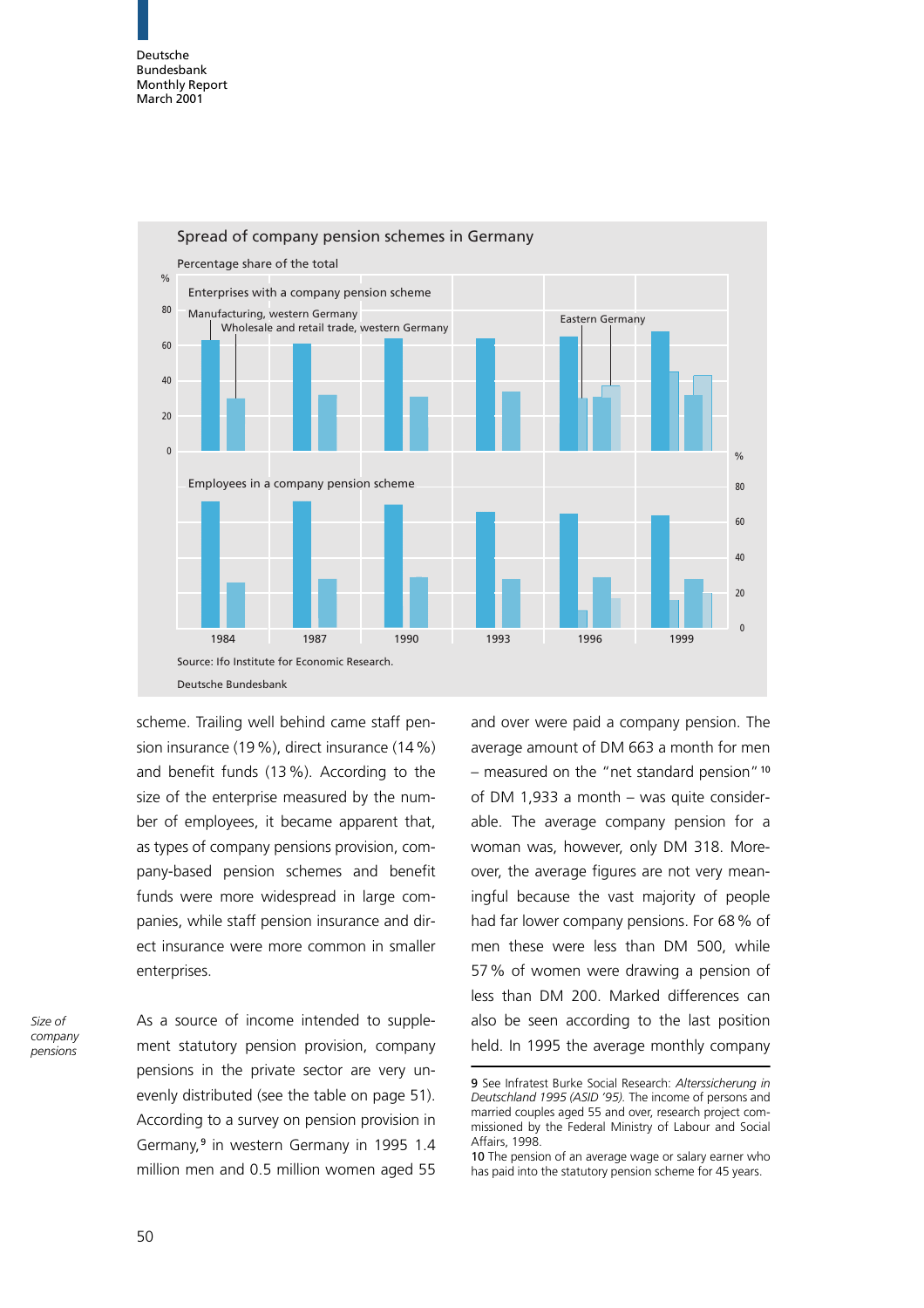pension for male (female) salaried staff was DM 1,160 (DM 407) and for wage earners only DM 240 (DM 171).

Entitlement to a company pension

A further survey of men and women born between 1936 and 1955 gives information about future company pension provision (see the table on page  $52$ ).<sup>11</sup> This survey clearly shows that the current spread of company pensions will not change substantially in the foreseeable future. In the old Länder 36% of men and 12% of women employed in the private sector who are entitled to a statutory pension are also eligible for a company pension. In the new Länder these proportions were only 4% (men) and 2% (women). For those born in the aforementioned period the estimated monthly entitlement to a company pension in western Germany was, on average, DM 588 for men and DM 369 for women. At DM 506 and DM 347 respectively, the average amounts in eastern Germany were only slightly below those in western Germany.

There is also unlikely to be any great change in the uneven distribution in the immediate future. Company pensions will also be used less in future to boost below-average statutory pension provision claims than to top up higher social security pensions, with the scope for tax savings being of particular importance. For men and women born between 1936 and 1955, the proportion of persons looking forward to a company pension was

# Spread and volume of company pension schemes in the private sector in 1995

| Persons aged 55/65 and over, old Länder |  |  |
|-----------------------------------------|--|--|
|                                         |  |  |

|                                                                                                                                                                                                        | Own pensions                                                |                                               | Derived<br>pen-<br>sions                                   |  |
|--------------------------------------------------------------------------------------------------------------------------------------------------------------------------------------------------------|-------------------------------------------------------------|-----------------------------------------------|------------------------------------------------------------|--|
| Item                                                                                                                                                                                                   | Men                                                         | Women                                         | Widow-<br>ed                                               |  |
| Persons aged 55 and over                                                                                                                                                                               |                                                             |                                               |                                                            |  |
| Number of recipients<br>(in thousands)                                                                                                                                                                 | 1,424                                                       | 509                                           | 490                                                        |  |
| Disbursements (in DM per<br>month) ranked by size, as a<br>percentage                                                                                                                                  |                                                             |                                               |                                                            |  |
| up to 49<br>$50 -$<br>-99<br>199<br>$100 -$<br>$200 -$<br>399<br>$400 - 599$<br>$600 -$<br>999<br>$1,000 - 1,399$<br>$1,400 - 1,999$<br>2,000 and above<br>Amount per recipient<br>(in DM per month) 1 | 3<br>11<br>28<br>20<br>12<br>10<br>5<br>4<br>$\overline{7}$ | 8<br>18<br>31<br>18<br>12<br>8<br>4<br>1<br>1 | 10<br>23<br>27<br>20<br>8<br>5<br>4<br>$\overline{2}$<br>1 |  |
| 1995<br>1992<br>1986                                                                                                                                                                                   | 663<br>652<br>527                                           | 318<br>316<br>219                             | 310<br>306<br>250                                          |  |
| Persons aged 65 and over                                                                                                                                                                               |                                                             |                                               |                                                            |  |
| Amount per recipient<br>(in DM per month) 1<br>1995                                                                                                                                                    | 605                                                         | 316                                           | 316                                                        |  |
| Recipients, as a percentage<br>share of the potential<br>total <sub>2</sub>                                                                                                                            |                                                             |                                               |                                                            |  |
| 1995<br>1992                                                                                                                                                                                           | 50<br>50                                                    | 10<br>10                                      |                                                            |  |

Source: Infratest Burke Social Research: Alterssicherung in Deutschland 1995 (ASID '95). — 1 Amount before any income tax assessment. — 2 Potential recipients: retired wage earners/salaried staff aged 65 and over in the private sector (excluding mining). The breakdown is not available for persons aged 55 and over.

1986 **1986 1986 1986** 

Deutsche Bundesbank

<sup>11</sup> See Infratest Burke Social Research: Altersvorsorge in Deutschland 1996 (AVID '96). Life patterns and future income in retirement, research project commissioned by the Association of German Insurance Companies and the Federal Ministry of Labour and Social Affairs, 1999.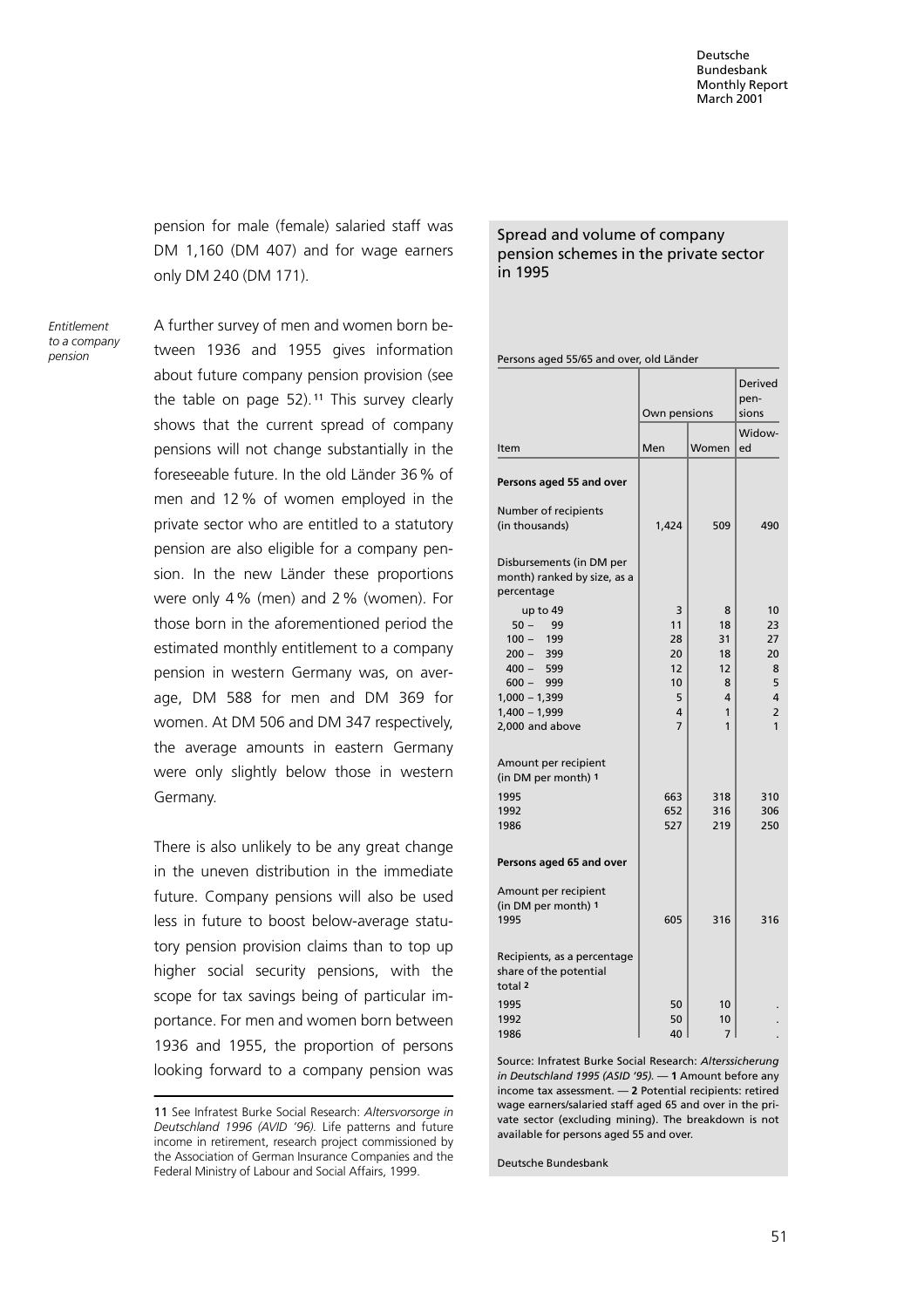### Eligibility for benefits from company pension schemes in the private sector in 1996

|                                                                                       | Old Länder               |                           | New Länder               |                                   |
|---------------------------------------------------------------------------------------|--------------------------|---------------------------|--------------------------|-----------------------------------|
| Item                                                                                  |                          | Women                     | lMen                     | Women                             |
| Persons eligible for a statutory pension (in thousands)                               | 7,312                    | 7,054                     | 2,072                    | 2,080                             |
| Persons eligible for a company pension in the private sector (in thousands)           | 2,643                    | 863                       | 80                       | 40                                |
| Percentage eligible for a company pension 1                                           | 36                       | 12                        | 4                        | $\overline{2}$                    |
| Breakdown of company pension eligibility according to volume 2<br>(in DM per month) 3 |                          |                           |                          |                                   |
| up to $49$<br>$50 -$<br>99<br>$100 -$<br>199<br>399<br>$200 -$<br>$400 -$<br>599      | 2<br>4<br>21<br>33<br>16 | 6<br>10<br>29<br>26<br>16 | 3<br>12<br>21<br>33<br>5 | 4<br>12<br>24<br>27<br>22         |
| $600 - 999$<br>$1,000 - 1,399$<br>$1,400 - 1,999$<br>2,000 and above                  | 10<br>5<br>4<br>5        | 6<br>4<br>$\overline{2}$  | 8<br>11                  | 3<br>8<br>$\mathbf 0$<br>$\Omega$ |
| Amount per recipient (in DM per month)                                                | 588                      | 369                       | 506                      | 347                               |

Source: Infratest Burke Social Research: Altersvorsorge in Deutschland 1996 (AVID '96). — 1 As a percentage of per-sons with projected statutory pension entitlement. — 2 As a percentage of persons with projected company

Men and women born between 1936 and 1955

pension entitlement. — 3 Disbursement after deduction of the pensioner's own contributions to health and nursing insurance and before any income tax assessment.

Deutsche Bundesbank

greater, as was its expected level, the higher the anticipated statutory pension. This finding is in keeping with the efforts by employers to provide better qualified employees, in particular, with a company pension entitlement in order to ensure that they stay with the company.

Company pensions as part of a compensation package ...

From the standpoint of the enterprise, expenditure financed by the employer for company pension provision is included in labour costs. According to the labour cost survey carried out by the Federal Statistical Office, 3.9% of the total labour costs in manufacturing in 1996 were accounted for by company pension provision. In the trade sector, the corresponding value was, at 1.6%, distinctly lower, and in the financial sector considerably higher, at 7.8% (see the table on page 53).

Average expenditure in the old Länder continued to be greater than in the new Länder. It also increased with the size of the enterprise. In all sectors reviewed taken together<sup>12</sup> the share of the total labour costs assumed by company pension provision was 3.9%. It had scarcely changed since 1992 (3.8%). The significance of company pension schemes in terms of labour costs has also stagnated. In particular, with greater opportunity for contributions to be deducted directly from employees' wages and the planned incorporation of this facility into the overall promotion of supplementary pension provision, company pension schemes are likely to become considerably more significant in the context of labour costs as a whole.

<sup>12</sup> Manufacturing, wholesale and retail trade, and the financial sector.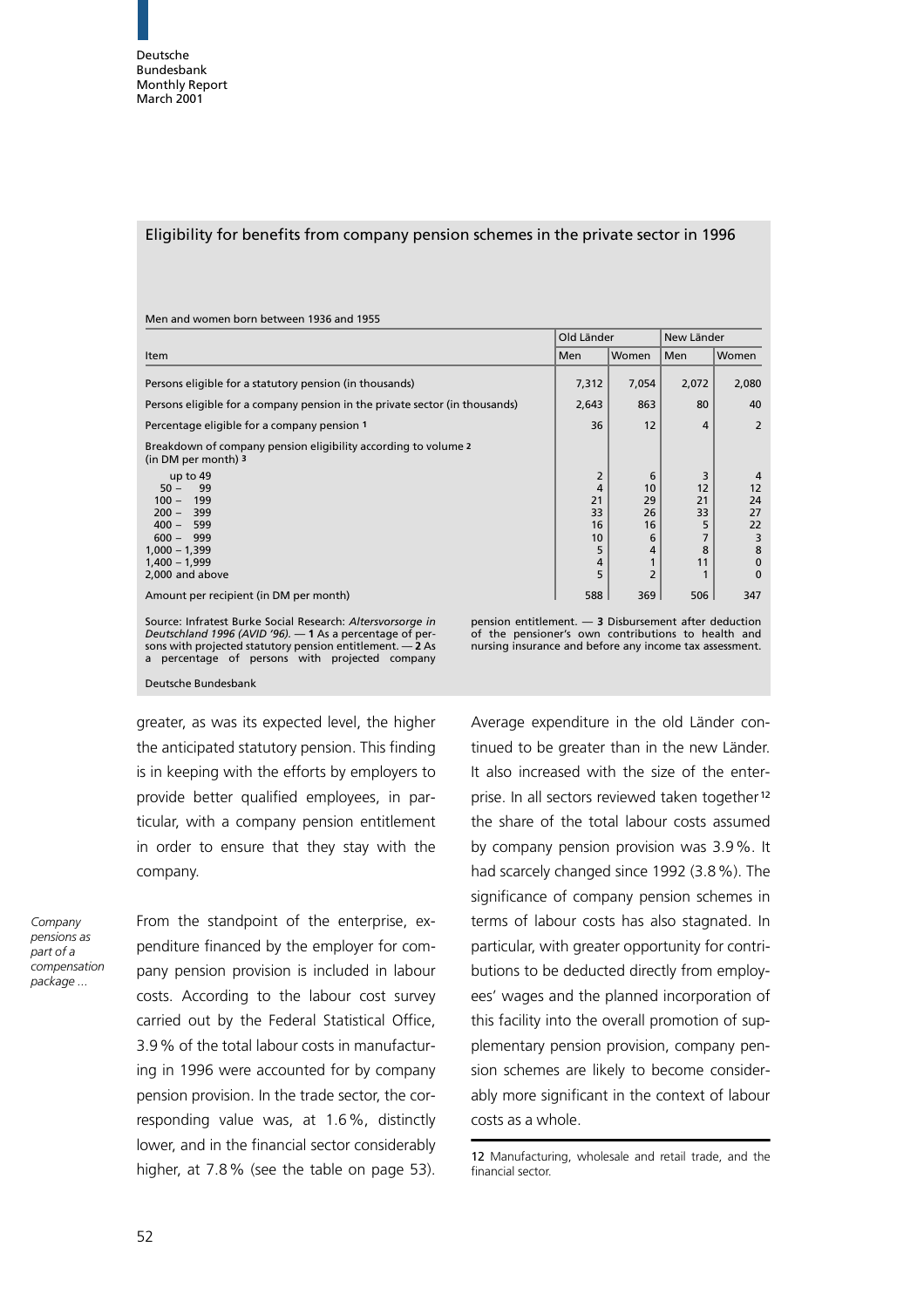### Expenditure on company pension schemes by enterprises in selected sectors \*

|                                                   | 1992<br>1996  |               |         |               |               |         |
|---------------------------------------------------|---------------|---------------|---------|---------------|---------------|---------|
| <b>Item</b>                                       | Old<br>Länder | New<br>Länder | Germany | Old<br>Länder | New<br>Länder | Germany |
|                                                   |               |               |         |               |               |         |
| Expenditure per full-time employee in DM          |               |               |         |               |               |         |
| Manufacturing                                     | 3,102         | 187           | 2,753   | 3,656         | 415           | 3,179   |
| Wholesale and retail trade 1                      | 996           | 100           | 931     | 1,195         | 326           | 1,102   |
| <b>Financial activity</b>                         | 6,873         | 853           | 6,365   | 8,548         | 3,386         | 8,022   |
| Sectors reviewed, taken together                  | 2,580         | 191           | 2,330   | 3,014         | 493           | 2,680   |
| Enterprises with                                  |               |               |         |               |               |         |
| between 10 and 99 employees                       | 597           | 146           | 549     | 706           | 266           | 620     |
| between 100 and 999 employees                     | 1,613         | 85            | 1,416   | 1,907         | 278           | 1,697   |
| 1,000 or more employees                           | 4,696         | 372           | 4,336   | 5,906         | 1,376         | 5,556   |
| Expenditure as a percentage of total labour costs |               |               |         |               |               |         |
| Manufacturing                                     | 4.1           | 0.5           | 3.9     | 4.2           | 0.7           | 3.9     |
| Wholesale and retail trade 1                      | 1.7           | 0.3           | 1.6     | 1.7           | 0.6           | 1.6     |
| <b>Financial activity</b>                         | 7.5           | 1.6           | 7.2     | 8.1           | 4.3           | 7.8     |
| Sectors reviewed, taken together                  | 4.1           | 0.5           | 3.8     | 4.2           | 1.0           | 3.9     |

Source: Federal Statistical Office, survey of labour costs. — \* Enterprises with ten employees or more. — 1 In 1992 wholesale and retail trade (excluding trade in motor vehicles and retail sale of automotive fuel); in 1996

wholesale trade (new Länder and East Berlin, including commission trade), retail trade (excluding trade in motor vehicles and retail sale of automotive fuel) and repairs of consumer durables.

Deutsche Bundesbank

... and as a source of finance

Company pension schemes put, on the one hand, a strain on current profit and loss accounts but, on the other, they do present the company with favourable financing options which are widely used. According to the Deutsche Bundesbank's corporate balance sheet statistics, the pension provisions of all enterprises covered were around DM 340 billion in 1999. This corresponded to just over 21% of the capital available to enterprises long term.<sup>13</sup> The fact that this share has scarcely risen since the start of the 1990s is likely to have been partly due to the fact that, as a result of the significant fall in capital market rates, enterprises find this method of financing less attractive. In addition, this instrument is likely to have progressed from the growth phase to maturity. In funded pension schemes this always occurs if the targeted cover is attained and the periodic disbursements are roughly in line with contributions. Thereafter, the capital stock only grows on a par with overall economic growth.

From a macroeconomic perspective, company pension schemes make a significant contribution to the building-up of financial assets and thus indirectly to the financing of industrial investment. More specific data on the financial assets which are accumulated through company pension schemes are only available for pension provisions and staff pension insurance (Pensionskassen). The volume of assets tied in to benefit funds and direct insurance can, however, only be estimated.

Share of

<sup>13</sup> This includes own funds and long-term loan capital.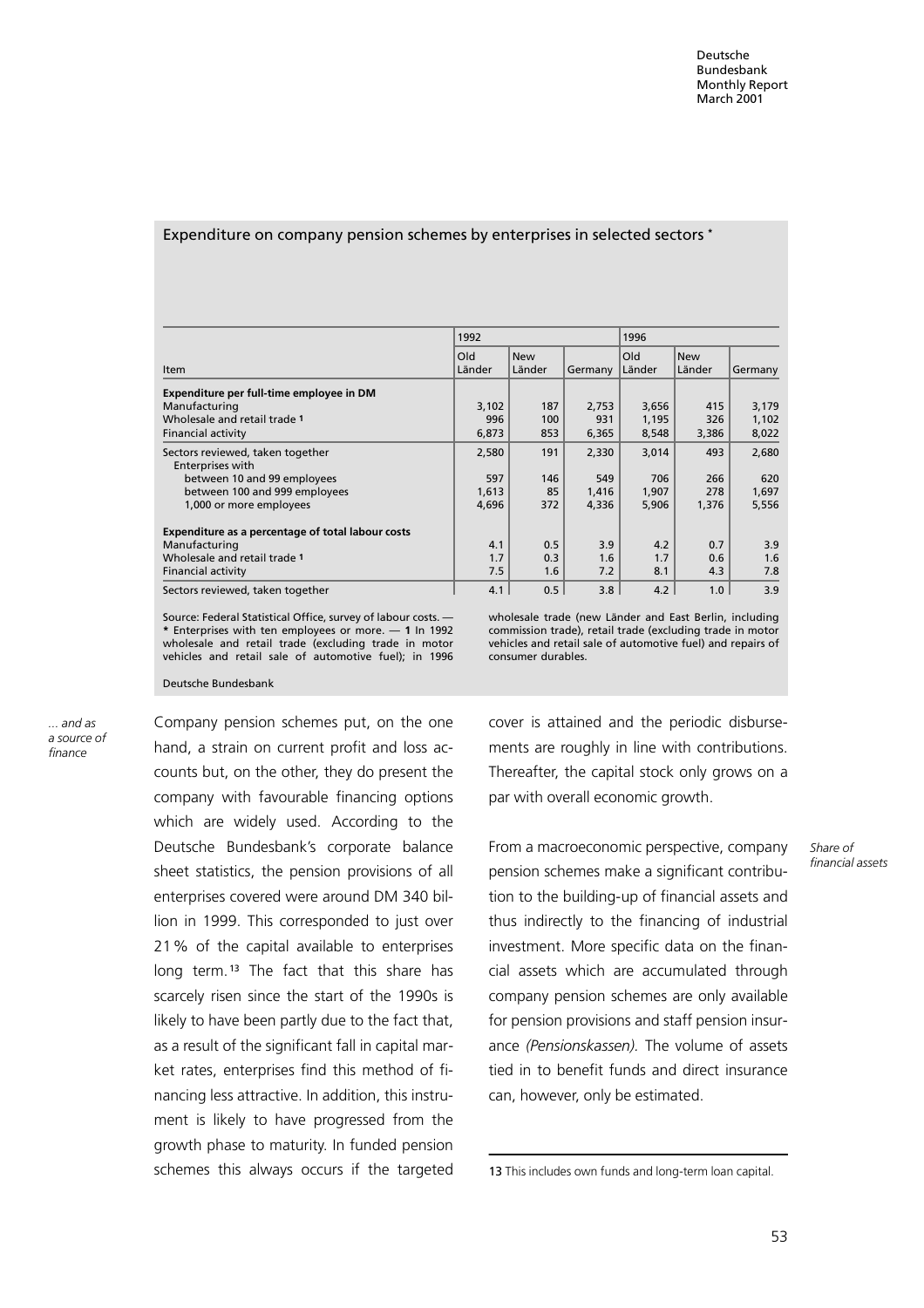

Up to the end of 1999, an overall capital stock of more than DM 600 billion is likely to have been built up in the context of company pension provision. This corresponded to around 5 $1/2$ % of the financial assets of the domestic non-financial sectors,<sup>14</sup> or 9% of the financial assets of private households (including non-profit institutions serving households). If assets built up by means of private life insurance policies and the relatively unimportant reserves of supplementary pension provision in the public sector<sup>15</sup> are added, institutional pension provision in Germany, thus defined, amounts to roughly 14% of the financial assets of the non-financial sectors or 23% of that of households. In the early 1990s these shares were 15% and 23% respectively. Since then, financial assets have expanded strongly, however, partly as a result of

asset price increases. The importance of company pension provision has declined somewhat over time, while that of private life insurance, to which equally significant tax concessions apply, has grown steadily. Account must also be taken of the fact that other methods of saving for retirement that are not covered in this calculation may play a role.

# The impact of pension reform

The Bill promoting private pension plans, which as part of the pension reform<sup>16</sup> is still the object of mediation, mainly addresses the issue of state encouragement of private supplementary pension provision. Company pension schemes have been included in these promotion measures and have also been given special concessions.<sup>17</sup> In addition, new scope is also foreseen for company pension provision to be set up as a defined contribution scheme or a pension fund. Finally, employees are to be allowed to convert current or future portions of their compensation into a pension entitlement, although this is subject

**Additional** support for company pension schemes

<sup>14</sup> Households plus non-profit institutions serving households, public authorities and non-financial corporations.

<sup>15</sup> In addition to the pension fund for government employees, which has only relatively small reserves, this primarily includes supplementary pension funds established by local government and churches.

<sup>16</sup> Changes in the benefits legislation relating to statutory pension provision are provided for primarily in the Act on Supplementary Pension Provision (Altersvermögensergänzungsgesetz), which did not require the approval of the Bundesrat.

<sup>17</sup> Support for private pension contributions at the level of the individual is being introduced in four stages, with the upper limit in 2002 being only 1% of the income threshold for assessing contributions to the statutory pension scheme. In the context of company pension schemes, pursuant to section 3 number 63 of the Income Tax Act, the limit is 4% from the first year.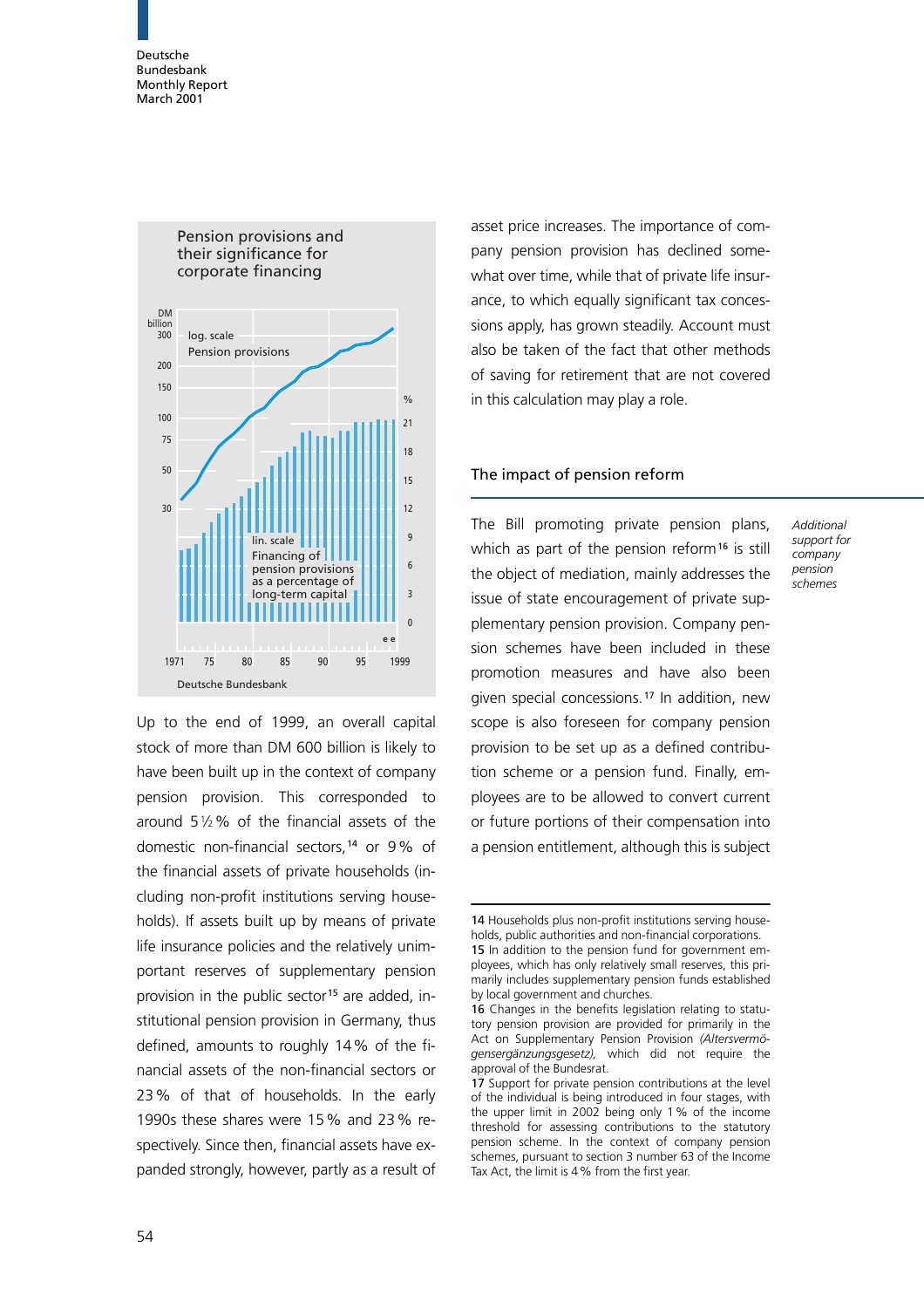

to such provision being included in a collective wage agreement proviso.<sup>18</sup>

Support for pension contributions ... The provision made in the Income Tax Act to encourage contributions to pension schemes by means of direct grants or a special tax allowance (section 10a of the Income Tax Act) is also to apply to contributions to direct insurance, staff pension insurance and pension funds. This is, however, conditional upon the contributions being made from an employee's income that is subject to personal tax and social security contributions. <sup>19</sup> In addition, it remains possible, in the case of direct insurance and staff pension insurance, to take advantage of the 20% flat rate of employee taxation of the contributions (up to DM 3,408 a year) pursuant to section 40b of the Income Tax Act. If contributions are deducted directly

from the employee's wages, the related exemption of social security contributions is, however, to expire at the end of 2008. Pursuant to section 3 number 63 of the Income Tax Act, a further support option applicable only to company pension schemes is foreseen for staff pension insurance and pension funds in that contributions to these two types of pension scheme can be exempt of wage tax up to 4% of the income threshold for assessing contributions to the statutory pension scheme. As in the case of flat-rate taxation,

<sup>18</sup> If compensation claims are based on a collective wage agreement, contributions may be deducted directly from employees' wages only if this is provided for or permitted in the collective wage agreement.

<sup>19</sup> It is to be possible to transfer existing entitlement to benefits from a company-based scheme or a benefit fund to one of the three types of pension scheme eligible for state support, without incurring liability to tax and social security contributions (section 3 number 66 of the Income Tax Act).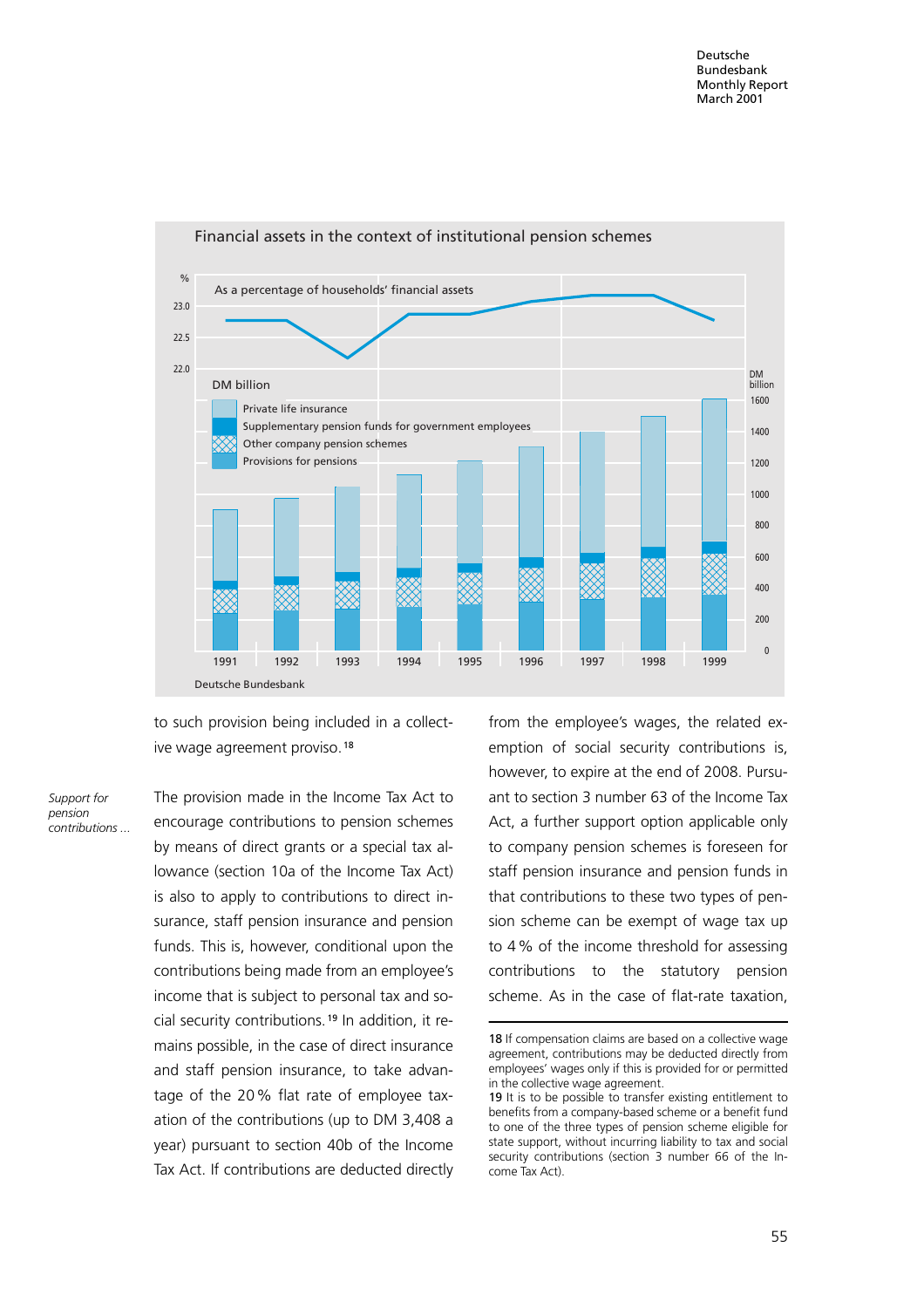this is linked to exemption from social security contributions, which, if contributions are deducted directly from employees' wages, is to continue only until the end of 2008 (see the overview on page 57).

... and taxation of outflows

The various promotion measures have different consequences for the subsequent taxation of company pensions. Contributions that are encouraged by means of special tax allowances or grants lead to a retirement pension which – in line with the principle of the taxation of outflows  $-$  is fully liable to tax. In the case of flat-rate taxation of the contributions, subsequent disbursement is, by contrast, tax-exempt, or only the earnings portion is taxable in the case of an annuity pursuant to section 22 of the Income Tax Act.

Defined contribution The amendments to the Occupational Pensions Act introduced by the Bill promoting private pension plans allow defined contributions for the first time. Benefits are thus measured only on the basis of the volume of employer contributions and the investment earnings on the capital market. In this case, the employer incurs no calculation risk but has no opportunity to attain a higher yield as in the case of defined benefits. In accordance with the now legally established "defined contributions with a minimum benefit", the employer gives an additional guarantee that when the pension payments begin, at least those contributions that have been made to a pension scheme are available for disbursement.

Pension funds are a further type of company pension scheme. Like direct insurance and Pension funds

staff pension insurance, these funds are monitored by the Insurance Supervisory Office, although the investment regulations are intended to be less stringent.<sup>20</sup> Specific regulation is to be conferred upon the Federal Government. In particular, investment within the enterprises operating the funds is to be limited, as in the case of direct insurance and staff pension insurance. Whether these pension funds will comply with the European Commission's pension funds directive – which is currently only available in draft form  $-$  cannot be finally determined because the legal basis has yet to be established by both parties.

All in all, from the perspective of capital market policy, reinforcement of the external types of company pension scheme has advantages. The "lock-in" effects of in-house forms of pension provision are thus reduced and the allocation function of the capital market strengthened. In particular, the introduction of pension funds has the effect of increasing the amount of freedom a company has when structuring its own company pension scheme. A balance needs to be found between investment security requirements and yield opportunities– taking into account the typically long investment time frame.

The concessions foreseen by the Bill promoting private pension plans are generous. From 2008 an average wage-earner who, in addition to the tax exemption pursuant to secStrengthening the role of the capital market

Generous concessions

<sup>20</sup> In particular, pursuant to section 54a of the Act on the Supervision of Insurance Enterprises (Versicherungsaufsichtsgesetz), insurance companies may not invest more than 30% of their tied capital in shares.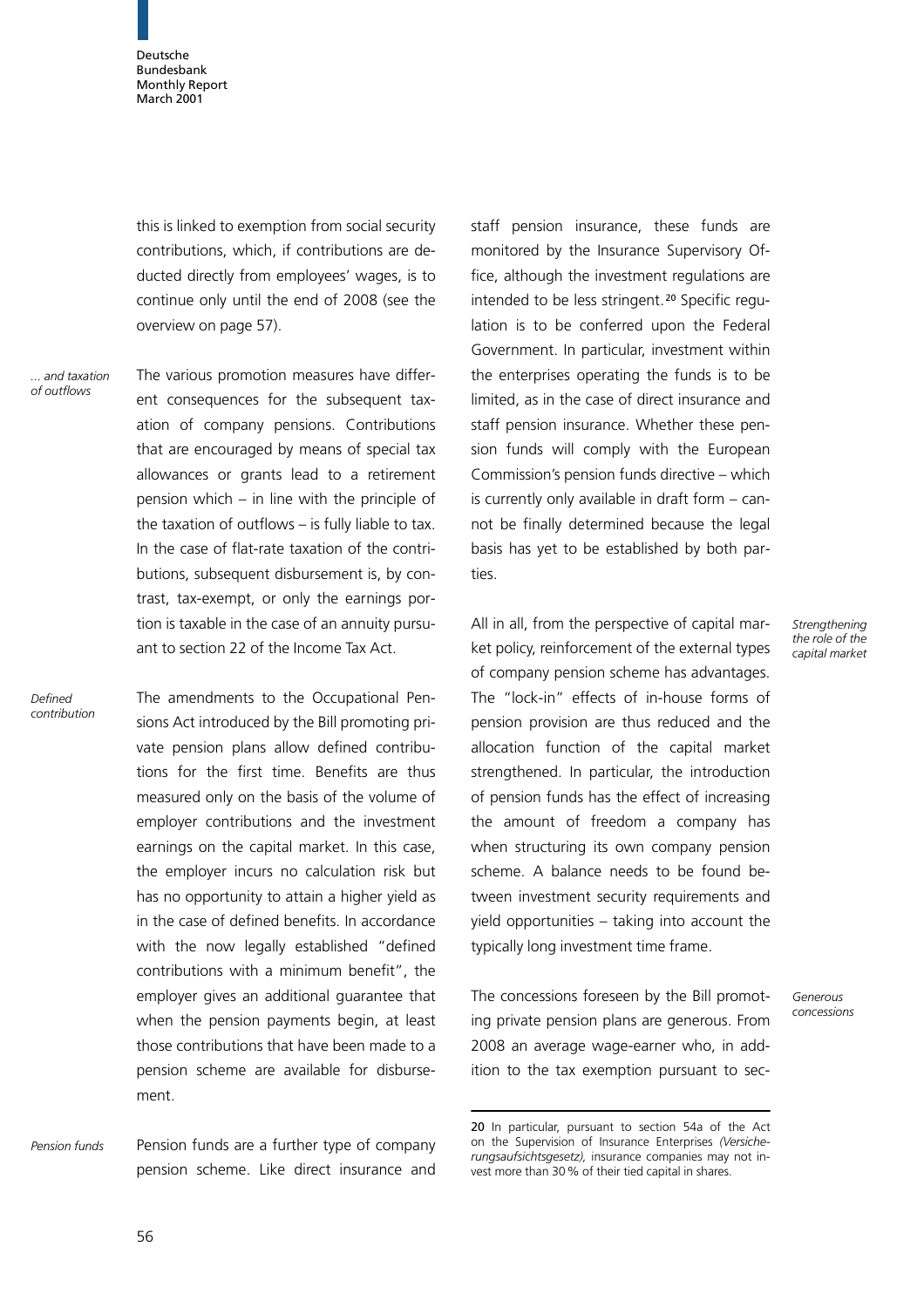| New rulings are shown in bold type                            |                                                                                                                                                                                                 |                                                                                                                                                                                                                                                                                                                                                                                          |                                                                                                                |  |
|---------------------------------------------------------------|-------------------------------------------------------------------------------------------------------------------------------------------------------------------------------------------------|------------------------------------------------------------------------------------------------------------------------------------------------------------------------------------------------------------------------------------------------------------------------------------------------------------------------------------------------------------------------------------------|----------------------------------------------------------------------------------------------------------------|--|
|                                                               | Treatment of contributions under tax and social security legislation                                                                                                                            |                                                                                                                                                                                                                                                                                                                                                                                          |                                                                                                                |  |
|                                                               |                                                                                                                                                                                                 | Social security contributions<br>Direct deductions<br>Financed<br>from employees'                                                                                                                                                                                                                                                                                                        | Tax treatment of<br>the return flows 1                                                                         |  |
| Type of pension scheme<br>Company-based scheme (Direktzusage) | Income tax<br>Fully tax-exempt at company level (pen-<br>sion provisions) and for the employee (no<br>inflow pursuant to section 11 of the In-<br>come Tax Act (Einkommensteuergesetz,<br>EStG) | by employer<br>wages                                                                                                                                                                                                                                                                                                                                                                     | to employees<br>As income                                                                                      |  |
| Benefit fund (Unterstützungskasse)                            | Tax exemption at company level limited to<br>cash holdings (operational expenditure),<br>tax-exempt for the employee (no inflow<br>pursuant to section 11 of the Income Tax<br>Act)             | For the employee, compensation<br>not subject to compulsory insur-<br>ance, as no inflow pursuant to<br>section 11 of the Income Tax Act                                                                                                                                                                                                                                                 | from employ-<br>ment pur-<br>suant to sec-<br>tion 19 (1) 2 of<br>the Income<br>Tax Act 2                      |  |
| Reinsured benefit fund<br>(Rückgedeckte Unterstützungskasse)  | Fully tax-exempt at company level (oper-<br>ational expenditure) and for the em-<br>ployee (no inflow pursuant to section 11<br>of the Income Tax Act)                                          |                                                                                                                                                                                                                                                                                                                                                                                          |                                                                                                                |  |
| Direct insurance (Direktversicherung)                         | Tax-exempt operational expenditure at<br>company level, flat rate of tax pursuant to<br>section 40b of the Income Tax Act: 20 % 3<br>for the employee                                           | Exemption from tax<br><b>Exemption from tax</b><br>or social security<br>or social security<br>contributions until<br>contributions pur-<br>suant to section 2<br>the end of 2008<br>$(1)$ 3 of the Employ-<br>pursuant to sec-<br>ment Compensation<br>tion $2(1)$ 3 of the<br><b>Regulation (Arbeits-</b><br><b>Employment Com-</b><br>entgeltverordnung)<br>pensation Regula-<br>tion | Taxation of the earn-<br>ings portion pur-<br>suant to section 22<br>number 1 of the<br>Income Tax Act         |  |
|                                                               | Special tax allowance or grant pursuant<br>to section 10a of the Income Tax Act 4                                                                                                               | Expenditure from "contributive" compen-<br>sation: no exemption from tax or social<br>security contributions                                                                                                                                                                                                                                                                             | Taxable as outflow<br>under "other in-<br>come" pursuant to<br>section 22 number 5<br>of the Income Tax<br>Act |  |
| Staff pension insurance (Pensionskasse)                       | Tax-exempt operational expenditure at<br>company level, flat rate of tax pursuant to<br>section 40b of the Income Tax Act: 20 % 3<br>for the employee                                           | <b>Exemption from tax</b><br>Exemption from tax<br>or social security<br>or social security<br>contributions until<br>contributions pur-<br>suant to section 2<br>the end of 2008<br>$(1)$ 3 of the Employ-<br>pursuant to sec-<br>ment Compensation<br>tion $2(1)$ 3 of the<br>Regulation<br><b>Employment Com-</b><br>pensation Regula-<br>tion                                        | Taxation of the earn-<br>ings portion pur-<br>suant to section 22<br>number 1 of the<br>Income Tax Act         |  |
|                                                               | Tax-exempt operational expenditure at<br>company level, up to 4 % of the income<br>threshold 5 tax-exempt for the employee<br>pursuant to section 3 number 63 of the<br><b>Income Tax Act</b>   | <b>Exemption from tax</b><br><b>Exemption from tax</b><br>or social security<br>or social security<br>contributions until<br>contributions pur-<br>the end of 2008<br>suant to section 2<br>(1) 5 of the Employ-<br>pursuant to sec-<br>tion $2(1)$ 5 of the<br>ment Compensa-<br>tion Regulation<br><b>Employment Com-</b><br>pensation Regula-<br>tion                                 |                                                                                                                |  |
|                                                               | Special tax allowance or grant pursuant<br>to section 10a of the Income Tax Act 4                                                                                                               | Expenditure from "contributive" compen-<br>sation: no exemption from tax or social<br>security contributions                                                                                                                                                                                                                                                                             | Taxation as<br>outflow under<br>other income<br>pursuant to                                                    |  |
| Pension fund (Pensionsfonds)                                  | Tax-exempt operational expenditure at<br>company level, tax-exempt for the em-<br>ployee up to 4% of the income thresh-<br>old 5 pursuant to section 3 (63) of the<br><b>Income Tax Act</b>     | Exemption from tax $\parallel$ Exemption from tax<br>or social security<br>or social security<br>contributions until<br>contributions pur-<br>suant to section 2<br>the end of 2008<br>(1) 5 of the Employ<br>pursuant to<br>ment Compensa-<br>section 2 (1) 5 of<br>tion Regulation<br>the Employment<br><b>Compensation</b><br><b>Requlation</b>                                       | section 22<br>number 5 of<br>the Income<br><b>Tax Act</b>                                                      |  |
|                                                               | Special allowance or grant pursuant to<br>section 10a of the Income Tax Act 4                                                                                                                   | Expenditure from "contributive" compen-<br>sation: no exemption from tax or social<br>security contributions                                                                                                                                                                                                                                                                             |                                                                                                                |  |

# Treatment of company pension schemes under tax and social security legislation

1 Company pensions are generally subject to statutory health and nursing<br>insurance contributions. — 2 Taking account of the tax-free portion of<br>40 % of the disbursements and a maximum of DM 6,000 a year pursuant to<br>section

a year. — 4 A graduated timescale for the special tax allowance (1 % of the<br>income threshold for assessing contributions from 2002, 2 % from 2004, 3 %<br>from 2006 and 4 % from 2008) and for grants. — 5 Income threshold for<br>a

Deutsche Bundesbank